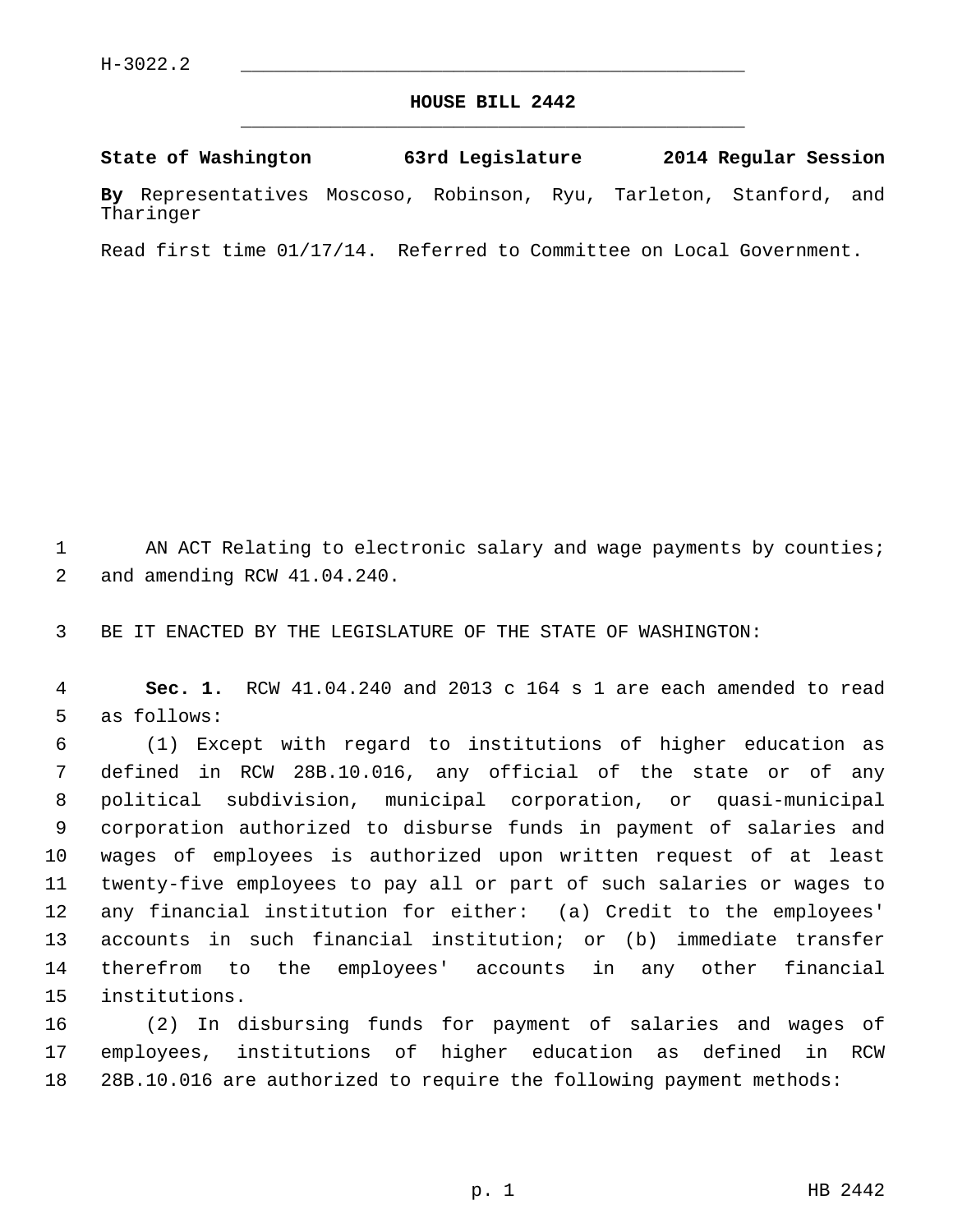1 (a) For employees who have an account in a financial institution, 2 payment to any financial institution for either: (i) Credit to the 3 employees' accounts in such financial institution; or (ii) immediate 4 transfer therefrom to the employees' accounts in any other financial 5 institutions; and

 6 (b) For employees who do not have an account in a financial 7 institution, payment by alternate methods such as payroll cards.

 8 (3) Nothing in this section shall be construed as authorizing any 9 employer to require the employees to have an account in any particular 10 financial institution or type of financial institution. A single 11 warrant may be drawn in favor of such financial institution, for the 12 total amount due the employees involved, and written directions 13 provided to such financial institution of the amount to be credited to 14 the account of an employee or to be transferred to an account in 15 another financial institution for such employee. The issuance and 16 delivery by the disbursing officer of a warrant in accordance with the 17 procedure set forth herein and proper indorsement thereof by the 18 financial institution shall have the same legal effect as payment 19 directly to the employee.

20 (4) Conservation districts as established and authorized under 21 chapter 89.08 RCW are exempt from the requirement to obtain a written 22 request of twenty-five employees as required in subsection (1) of this 23 section, and may disburse funds in payment of salaries and wages of 24 employees consistent with this chapter and RCW 89.08.215.

25 (5) Counties, in disbursing funds for payment of salaries and wages of employees in accordance with subsection (1) of this section, may elect to use the payment methods established in subsection (2)(a) and 28 (b) of this section for all employees. Use of the disbursement methods authorized by this subsection (5) must be approved, by ordinance, by the county legislative authority.

31 (6) For the purposes of this section "financial institution" means 32 any bank or trust company established in this state pursuant to chapter 33 2, Title 12, United States Code, or Title 30 RCW, and any credit union 34 established in this state pursuant to chapter 14, Title 12, United 35 States Code, or chapter 31.12 RCW, and any mutual savings bank 36 established in this state pursuant to Title 32 RCW, and any savings and